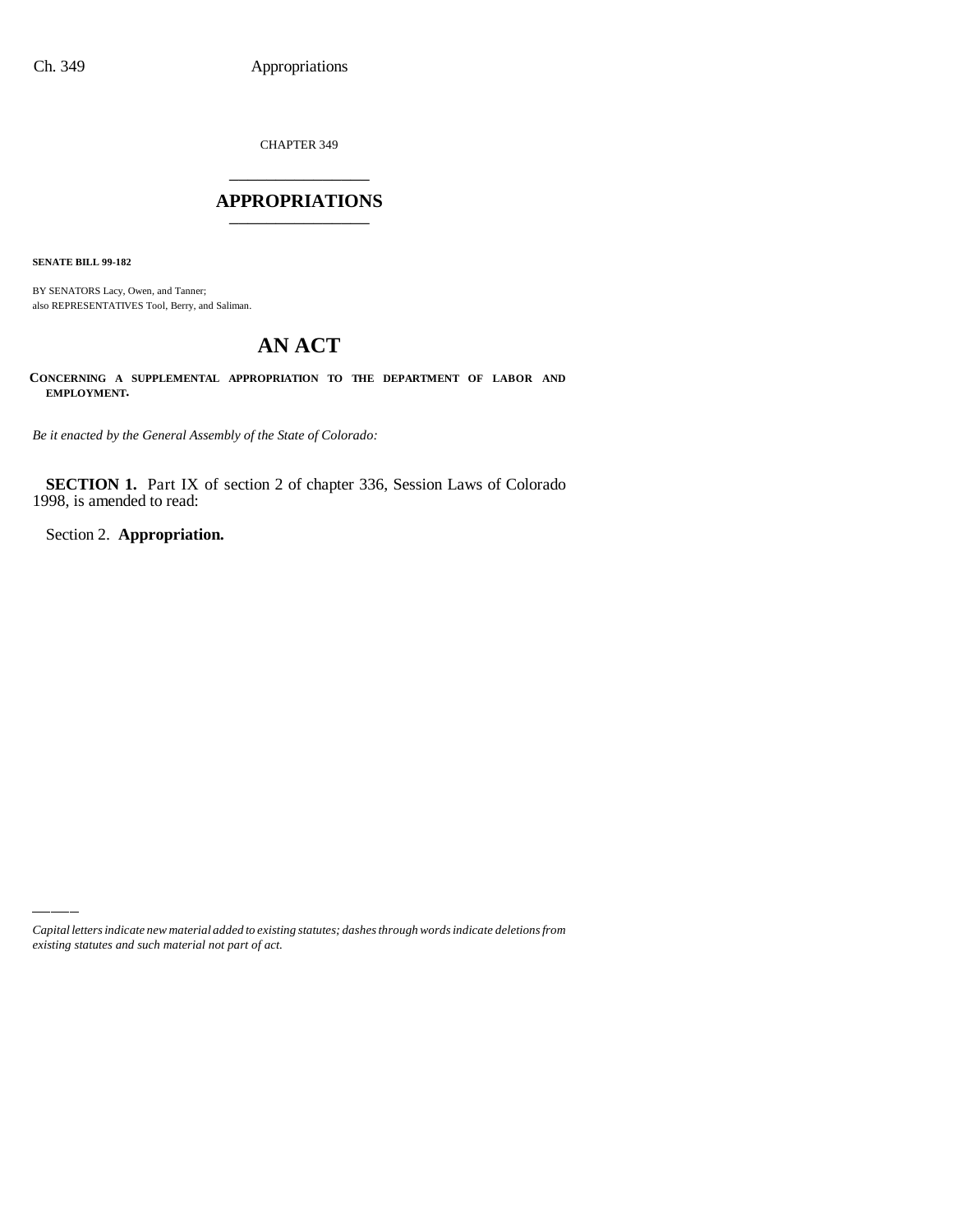|                 |       |             |                | APPROPRIATION FROM |               |                |
|-----------------|-------|-------------|----------------|--------------------|---------------|----------------|
|                 |       |             | <b>GENERAL</b> |                    | <b>CASH</b>   |                |
| ITEM &          |       | GENERAL     | <b>FUND</b>    | CASH               | <b>FUNDS</b>  | <b>FEDERAL</b> |
| <b>SUBTOTAL</b> | TOTAL | <b>FUND</b> | <b>EXEMPT</b>  | <b>FUNDS</b>       | <b>EXEMPT</b> | <b>FUNDS</b>   |
|                 |       |             |                |                    |               |                |

**PART IX DEPARTMENT OF LABOR AND EMPLOYMENT**

#### **(1) EXECUTIVE DIRECTOR'S OFFICE**

| <b>Personal Services</b>                 | 8.687.165     |  |
|------------------------------------------|---------------|--|
|                                          | $(161.9$ FTE) |  |
| Health, Life, and Dental                 | 2,001,490     |  |
| Short-term Disability                    | 97.434        |  |
| Salary Survey,<br>Anniversary Increases, |               |  |
| and Shift Differential                   | 3,051,361     |  |
| Workers' Compensation                    | 648,000       |  |
| <b>Operating Expenses</b>                | 1,450,009     |  |
| Legal Services for 9,730                 |               |  |
| hours                                    | 477,840       |  |
| Purchase of Services from                |               |  |
| Computer Center                          | 1,676,377     |  |
| Payment to Risk                          |               |  |
| Management and                           |               |  |
| <b>Property Funds</b>                    |               |  |
|                                          |               |  |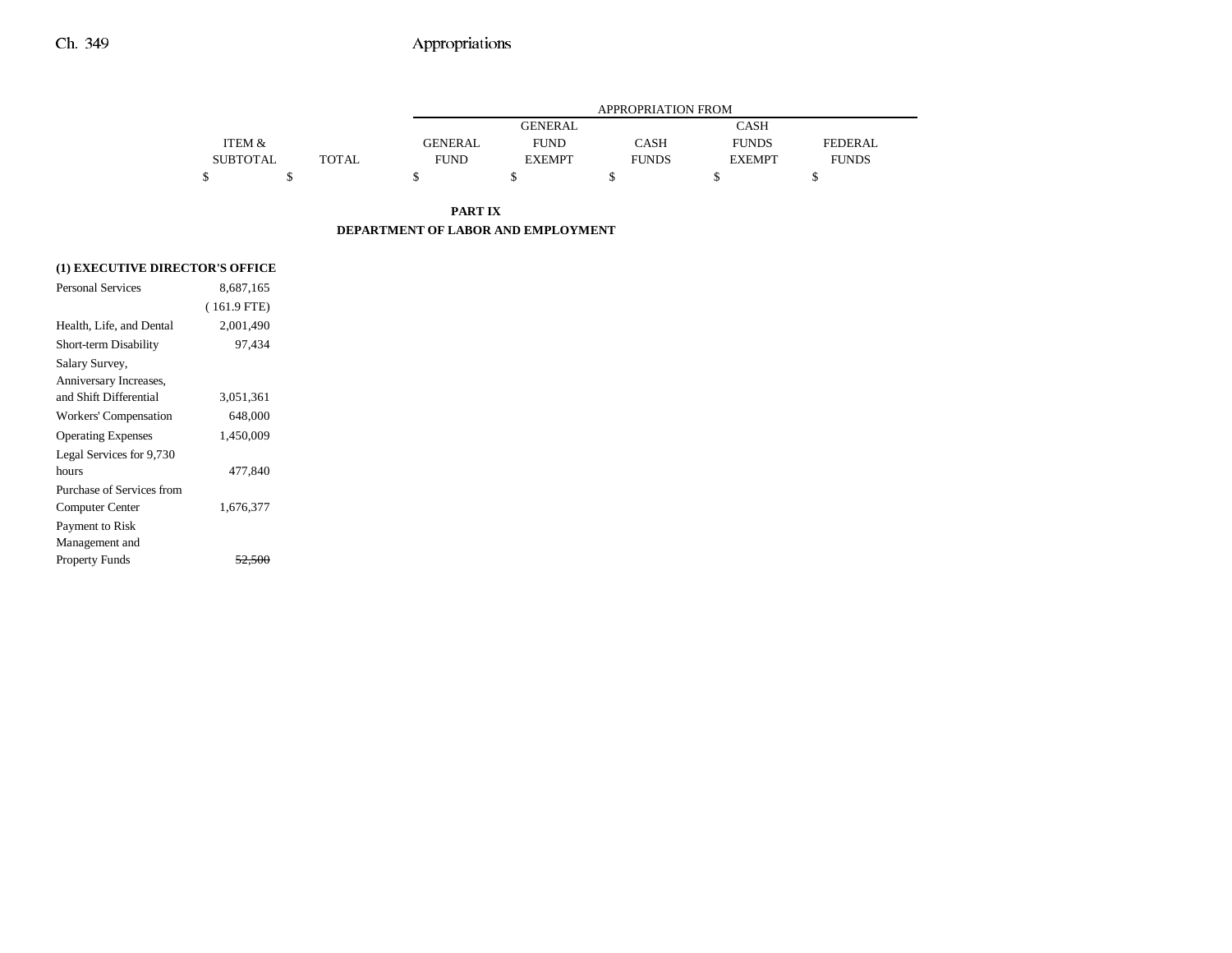|                                                             | 41,300         |            |  |                          |                        |            |
|-------------------------------------------------------------|----------------|------------|--|--------------------------|------------------------|------------|
| Vehicle Lease Payments                                      | 164,346        |            |  |                          |                        |            |
| <b>Leased Space</b>                                         | 3,237,034      |            |  |                          |                        |            |
| Capitol Complex Leased                                      |                |            |  |                          |                        |            |
| Space                                                       | 39,187         |            |  |                          |                        |            |
|                                                             | 37,456         |            |  |                          |                        |            |
| <b>Utilities</b>                                            | 159,782        |            |  |                          |                        |            |
| <b>Displaced Homemakers</b>                                 | 103,065        |            |  |                          |                        |            |
|                                                             | $(0.5$ FTE $)$ |            |  |                          |                        |            |
| <b>Information Technology</b><br>Replacement <sup>116</sup> | 623,252        |            |  |                          |                        |            |
| <b>Statewide Indirect Cost</b>                              |                |            |  |                          |                        |            |
| Assessment                                                  | 1,464          |            |  |                          |                        |            |
|                                                             |                | 22,470,306 |  | $6,470,801$ <sup>a</sup> | 1,023,992 <sup>b</sup> | 14,975,513 |
|                                                             |                | 22,457,375 |  | $6,467,076^{\rm a}$      | 1,023,398 <sup>b</sup> | 14,966,901 |

<sup>a</sup> Of this amount, \$1,500,971 \$1,500,107 shall be from the Employment Support Fund, \$98,616 \$98,559 shall be from local government and other payments for services, and \$4,871,214 \$4,868,410 shall be from other cash fund sources within the Department.

<sup>b</sup> Of this amount, \$392,440(T) \$391,846(T) shall be from statewide indirect cost recoveries, \$11,323(T) shall be from the Department of Human Services, \$4,007(T) shall be from other government agencies, \$486,470 shall be from reserves in the Major Medical Insurance Fund and the Subsequent Injury Fund, \$69,684 shall be from reserves in the Petroleum Storage Tank Fund, and \$60,068 shall be from reserves in the Unemployment Insurance Revenue Fund.

#### **(2) DIVISION OF EMPLOYMENT AND TRAINING**70,

116a

|--|

Program Costs 21,148,716 21,248,716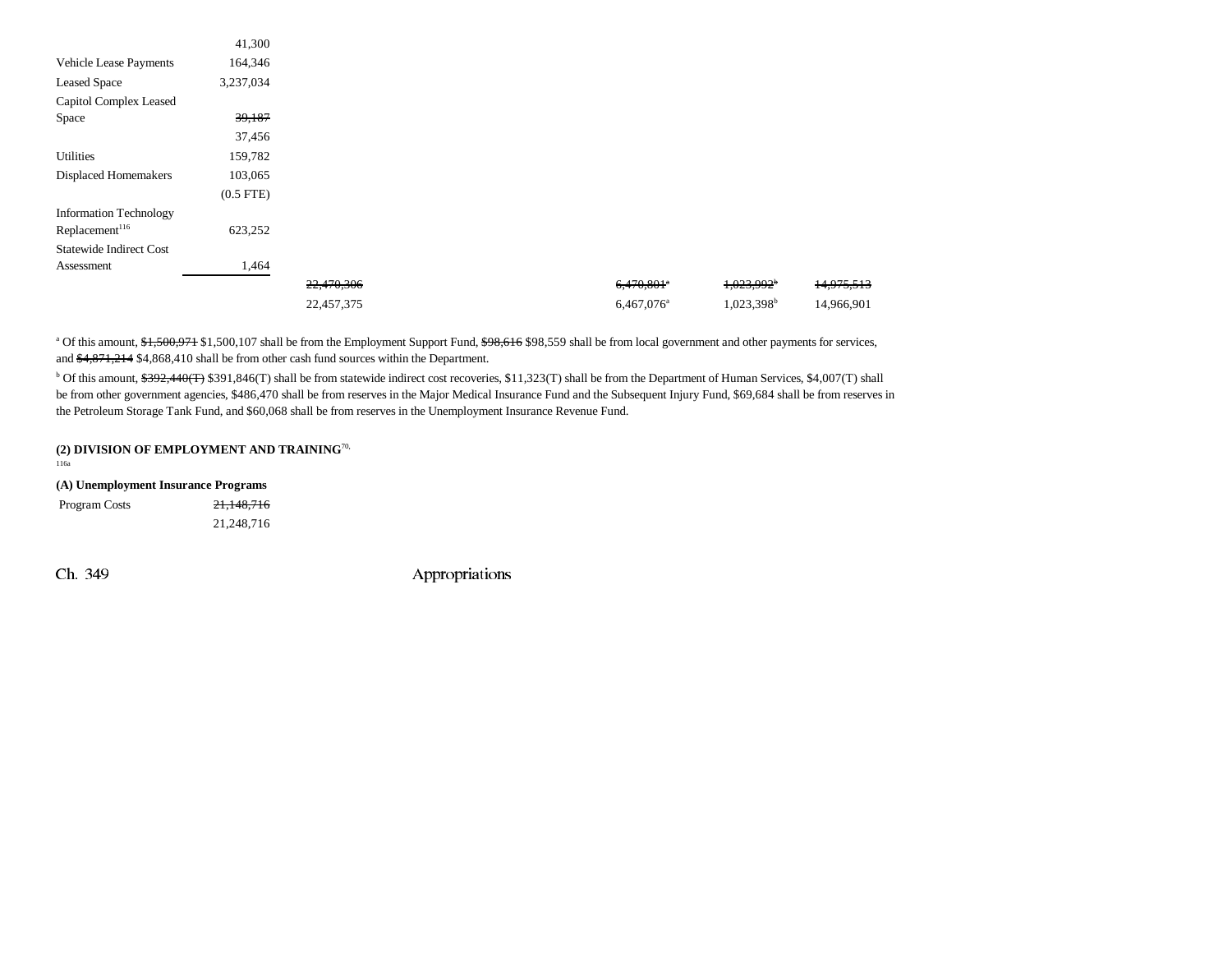|                                |                           |              |                               |                                                | <b>APPROPRIATION FROM</b>   |                                              |                                |
|--------------------------------|---------------------------|--------------|-------------------------------|------------------------------------------------|-----------------------------|----------------------------------------------|--------------------------------|
|                                | ITEM &<br><b>SUBTOTAL</b> | <b>TOTAL</b> | <b>GENERAL</b><br><b>FUND</b> | <b>GENERAL</b><br><b>FUND</b><br><b>EXEMPT</b> | <b>CASH</b><br><b>FUNDS</b> | <b>CASH</b><br><b>FUNDS</b><br><b>EXEMPT</b> | <b>FEDERAL</b><br><b>FUNDS</b> |
|                                | \$                        | \$           | \$                            | \$                                             | \$                          | \$                                           | \$                             |
|                                |                           |              |                               |                                                |                             |                                              |                                |
| <b>Statewide Indirect Cost</b> | $(412.0$ FTE)             |              |                               |                                                |                             |                                              |                                |
| Assessment                     | 1,189,954                 |              |                               |                                                |                             |                                              |                                |
|                                | 22,338,670                |              |                               |                                                | $83,000^{\rm a}$            |                                              | 22,255,670                     |
|                                | 22,438,670                |              |                               |                                                |                             |                                              | $22,355,670^{\circ}$           |

<sup>a</sup> This amount shall be from the sale of transcripts.

b OF THIS AMOUNT, \$100,000 SHALL BE FROM FEDERAL REED ACT FUNDS MADE AVIALABLE UNDER SECTION 903 OF THE SOCIAL SECURITY ACT FOR THE PURPOSE OF ADMINISTRATION OF UNEMPLOYMENT INSURANCE PROGRAMS.

|                                | (B) Unemployment Insurance Fraud Program |                      |
|--------------------------------|------------------------------------------|----------------------|
| Program Costs                  | 1,003,433                                |                      |
|                                | $(20.0$ FTE $)$                          |                      |
| <b>Statewide Indirect Cost</b> |                                          |                      |
| Assessment                     | 8.476                                    |                      |
|                                | 1,011,909                                | 507,135 <sup>a</sup> |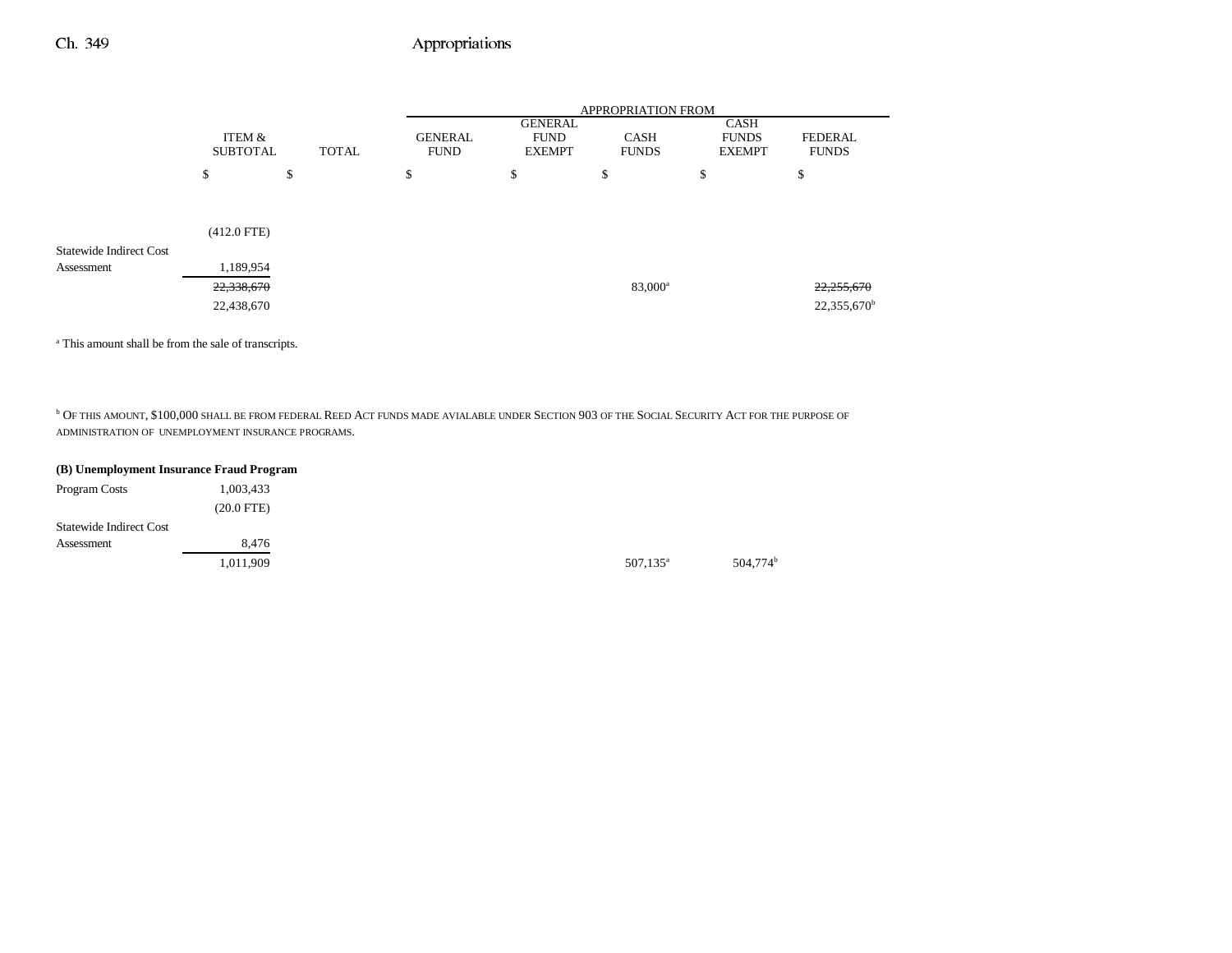a This amount shall be from the Unemployment Insurance Revenue Fund.

 $^{\rm b}$  This amount shall be from reserves in the Unemployment Insurance Revenue Fund.

| (C) Employment and Training Programs <sup>116, 117</sup> |            |                                              |                        |
|----------------------------------------------------------|------------|----------------------------------------------|------------------------|
| <b>Personal Services</b>                                 | 12,416,625 | 3,241,399 <sup>a</sup><br>$32,929(T)^{b}$    | 9,142,297              |
|                                                          |            | $(66.0$ FTE)<br>$(0.7$ FTE $)$               | $(178.5$ FTE)          |
| <b>Operating Expenses</b>                                | 1,441,694  | $3,704(T)$ <sup>b</sup><br>$408,146^{\circ}$ | 1,029,844              |
| Trade Adjustment Act                                     |            |                                              |                        |
| Assistance                                               | 2,843,172  |                                              | 2,843,172              |
| <b>Job Training Partnership</b>                          |            |                                              |                        |
| <b>Act Programs</b>                                      | 26,539,764 |                                              | 26,539,764             |
|                                                          |            |                                              | $(48.0$ FTE)           |
| Welfare-to-Work Block                                    |            |                                              |                        |
| Grant Programs <sup>117</sup>                            | 9,878,865  |                                              | 9,878,865 <sup>c</sup> |
| <b>Statewide Indirect Cost</b>                           |            |                                              |                        |
| Assessment                                               | 228,073    | $519(T)^{b}$<br>50,774 <sup>a</sup>          | 176,780                |
|                                                          | 53,348,193 |                                              |                        |

<sup>a</sup> Of these amounts, \$3,699,719 shall be from the Employment Support Fund and \$600 shall be from county contracts.

 $^{\rm b}$  These amounts shall be from contracts with other government agencies.

c This amount shall be from the Welfare-to-Work Block Grant.

#### **(D) Labor Market Information**

| Program Costs | 1,967,606 | $11,626^a$ | 1,955,980    |
|---------------|-----------|------------|--------------|
|               |           |            | $(34.5$ FTE) |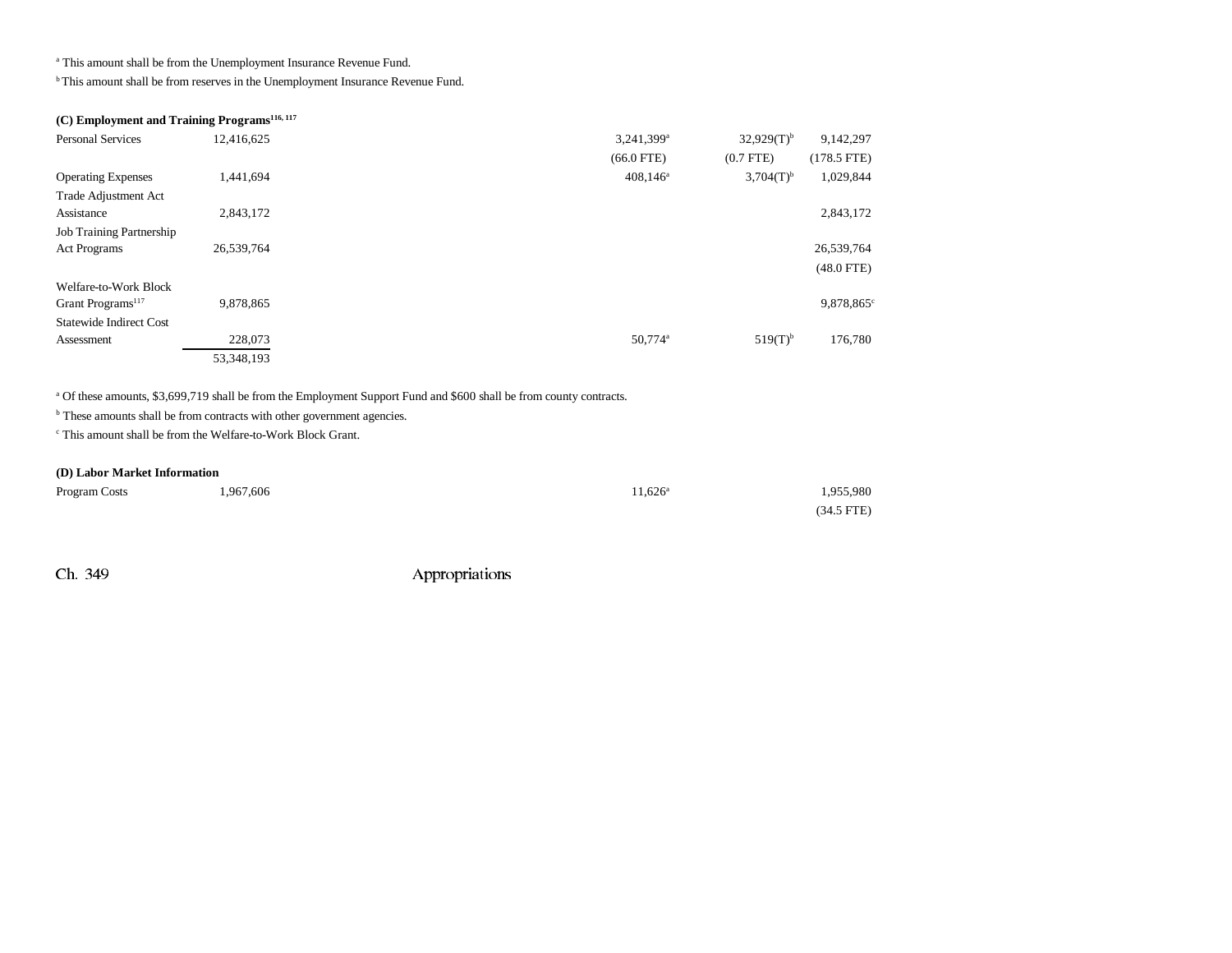|                                |                           |              |                               |                                                | <b>APPROPRIATION FROM</b>   |                                              |                                |
|--------------------------------|---------------------------|--------------|-------------------------------|------------------------------------------------|-----------------------------|----------------------------------------------|--------------------------------|
|                                | ITEM &<br><b>SUBTOTAL</b> | <b>TOTAL</b> | <b>GENERAL</b><br><b>FUND</b> | <b>GENERAL</b><br><b>FUND</b><br><b>EXEMPT</b> | <b>CASH</b><br><b>FUNDS</b> | <b>CASH</b><br><b>FUNDS</b><br><b>EXEMPT</b> | <b>FEDERAL</b><br><b>FUNDS</b> |
|                                | \$                        | $\mathbb{S}$ | \$                            | \$                                             | ¢<br>Φ                      | \$                                           | \$                             |
| <b>Statewide Indirect Cost</b> |                           |              |                               |                                                |                             |                                              |                                |
| Assessment                     | 26,583<br>1,994,189       |              |                               |                                                |                             |                                              | 26,583                         |

a This amount shall be from the sale of publications.

### 78,692,961

78,792,961

#### **(3) DIVISION OF LABOR**

|                               | (A) Administration, Statistics, and Labor Standards |
|-------------------------------|-----------------------------------------------------|
| <b>Personal Services</b>      | 564.331                                             |
|                               | $(12.0$ FTE)                                        |
| <b>Operating Expenses</b>     | 62.208                                              |
| Administrative Law            |                                                     |
| Judge Services for 108        |                                                     |
| hours                         | 9.234                                               |
|                               | 10.224                                              |
| Welfare Reform <sup>118</sup> | 164.099                                             |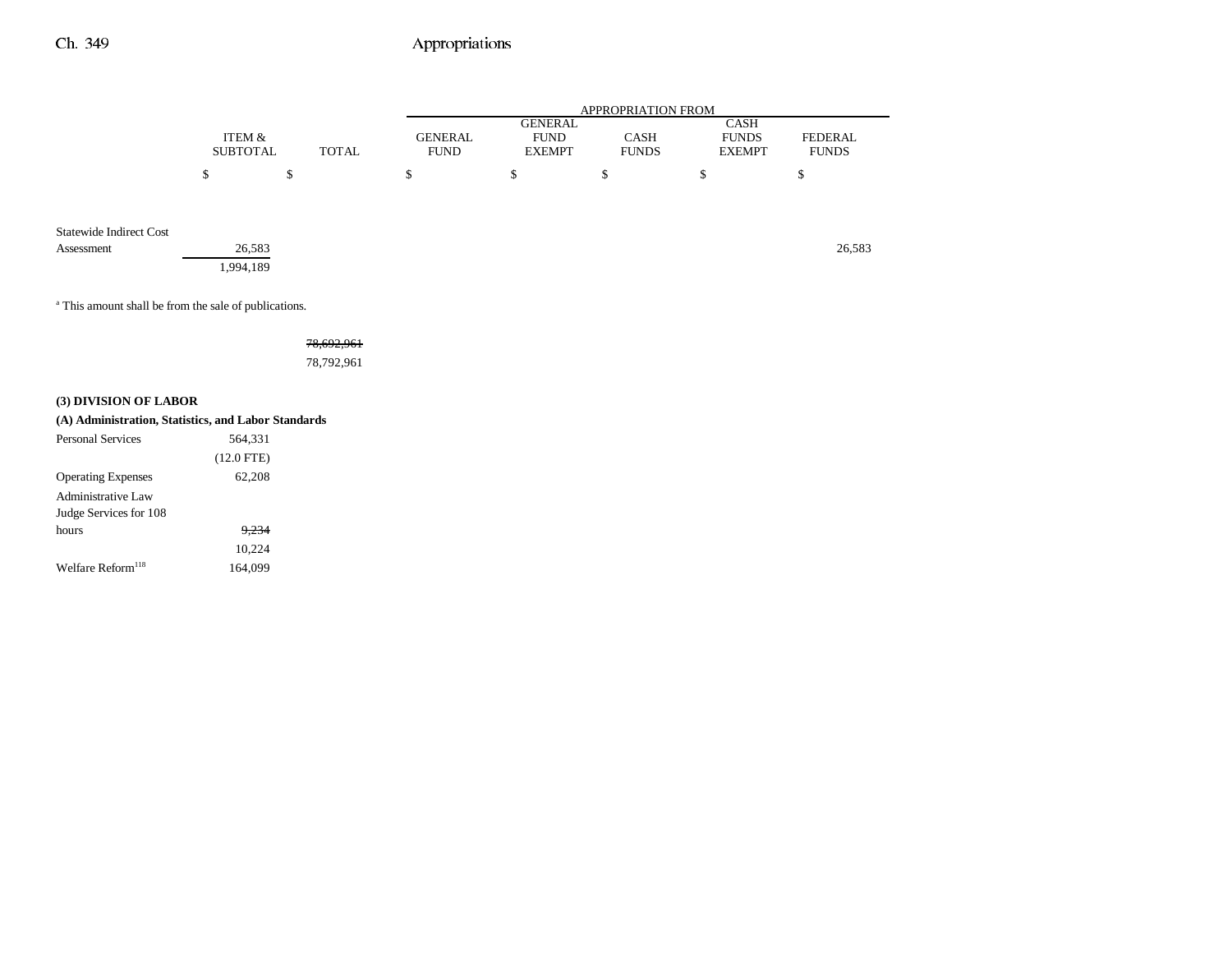| (4.0 FTE)          |                |
|--------------------|----------------|
| <del>799,872</del> | $799,872(T)^4$ |
| 800,862            | $800,862(T)^a$ |

<sup>a</sup> This amount shall be from statewide indirect cost recoveries.

| (B) Public Safety and Inspection Programs |              |
|-------------------------------------------|--------------|
| <b>Personal Services</b>                  | 2,825,393    |
|                                           | $(56.3$ FTE) |
| <b>Operating Expenses</b>                 | 322,745      |
| Statewide Indirect Cost                   |              |
| Assessment                                | 28,747       |
|                                           | 3,176,885    |

a Of this amount, \$1,465,514 shall be from the Petroleum Storage Tank Fund pursuant to Section 8-20.5-103, C.R.S., \$602,170 shall be from the Boiler Inspection Fund pursuant to Section 9-4-109, C.R.S., and \$88,908 shall be from the Public Safety Inspection Fund pursuant to Section 8-1-151, C.R.S.

b Of this amount, \$523,675 shall be from statewide indirect cost recoveries and \$6,064 shall be from the Department of Public Health and Environment.

3,976,757

3,977,747

#### **(4) DIVISION OF WORKERS' COMPENSATION**

## (A) Workers' Compensation<sup>119</sup>

| <b>Personal Services</b>  | 4.724.527     |  |
|---------------------------|---------------|--|
|                           | $(106.4$ FTE) |  |
| <b>Operating Expenses</b> | 597.888       |  |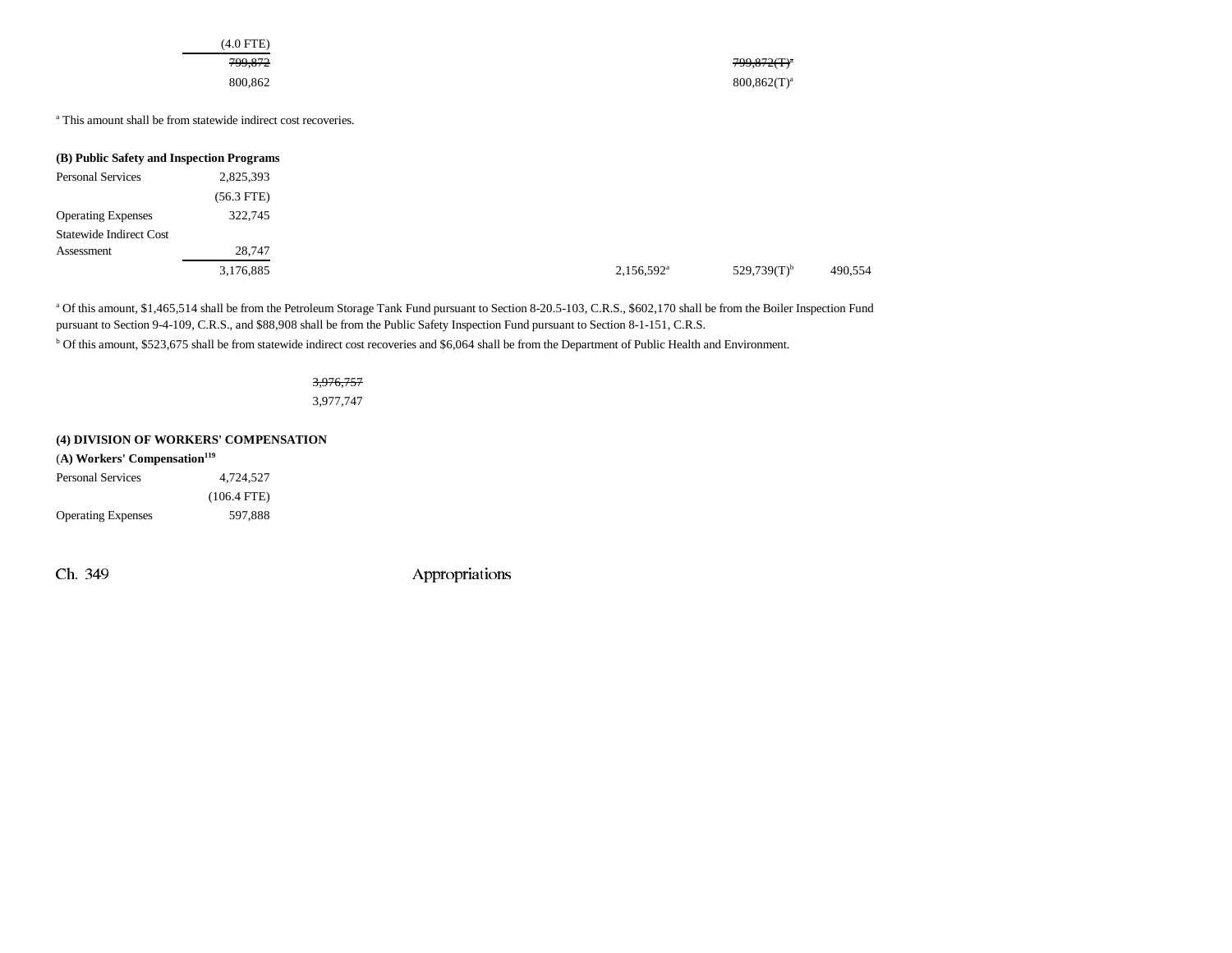|                                 |                           |              | APPROPRIATION FROM            |                              |                        |                               |                                |
|---------------------------------|---------------------------|--------------|-------------------------------|------------------------------|------------------------|-------------------------------|--------------------------------|
|                                 |                           |              |                               | <b>GENERAL</b>               |                        | CASH                          |                                |
|                                 | ITEM &<br><b>SUBTOTAL</b> | <b>TOTAL</b> | <b>GENERAL</b><br><b>FUND</b> | <b>FUND</b><br><b>EXEMPT</b> | CASH<br><b>FUNDS</b>   | <b>FUNDS</b><br><b>EXEMPT</b> | <b>FEDERAL</b><br><b>FUNDS</b> |
|                                 | \$                        | \$           | \$                            | \$                           | \$                     | \$                            | \$                             |
|                                 |                           |              |                               |                              |                        |                               |                                |
| Administrative Law              |                           |              |                               |                              |                        |                               |                                |
| Judge Services for 17,037       |                           |              |                               |                              |                        |                               |                                |
| hours                           | 1,456,664                 |              |                               |                              |                        |                               |                                |
|                                 | 1,591,311                 |              |                               |                              |                        |                               |                                |
| <b>Medical Treatment</b>        |                           |              |                               |                              |                        |                               |                                |
| Guidelines Study <sup>120</sup> | 19,880                    |              |                               |                              |                        |                               |                                |
| Case Tracking/Medical           |                           |              |                               |                              |                        |                               |                                |
| Data Reporting System           | 414,100                   |              |                               |                              |                        |                               |                                |
| Physicians Accreditation        | 75,000                    |              |                               |                              |                        |                               |                                |
| <b>Utilization Review</b>       | 76,000                    |              |                               |                              |                        |                               |                                |
| Immediate Payment               | 10,000                    |              |                               |                              |                        |                               |                                |
| Statewide Indirect Cost         |                           |              |                               |                              |                        |                               |                                |
| Assessment                      | 89,688                    |              |                               |                              |                        |                               |                                |
|                                 | 7,463,747                 |              |                               |                              | 7.453.747*             | 10,000 <sup>b</sup>           |                                |
|                                 | 7,598,394                 |              |                               |                              | 7,588,394 <sup>a</sup> |                               |                                |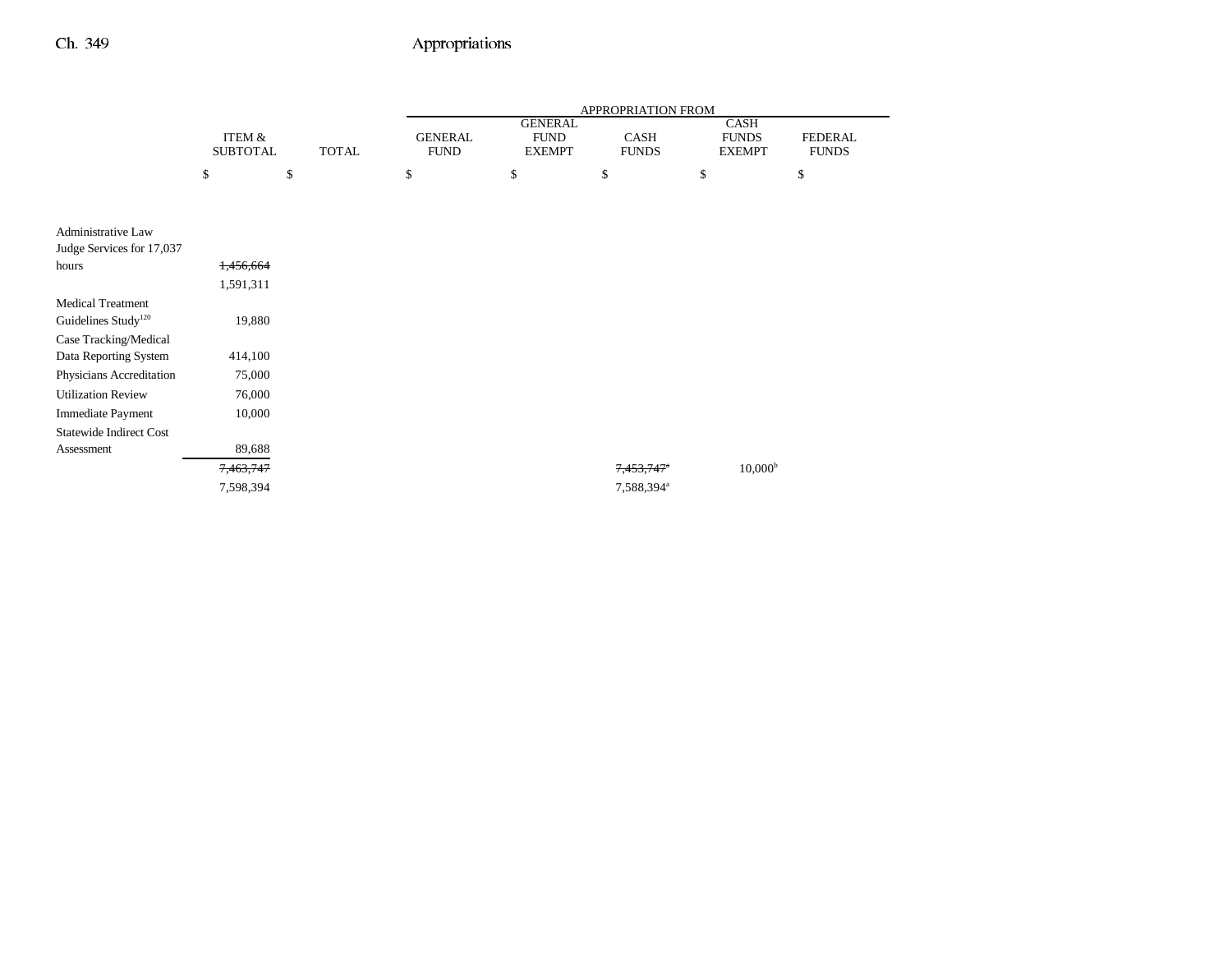<sup>a</sup> Of this amount, \$6,940,696 \$7,075,343 shall be from the Workers' Compensation Cash Fund, \$210,731 shall be from the Workers' Compensation Self-Insurance Fund, \$151,320 shall be from the Cost Containment Fund, \$75,000 shall be from the Physicians Accreditation Program Cash Fund, and \$76,000 shall be from the Utilization Review Cash Fund. Of this amount, \$151,000 is shown for the purposes of complying with the limitation on state fiscal year spending imposed by Article X, Section 20 of the State Constitution. Such moneys are included for informational purposes as they are continuously appropriated by Sections 8-42-101(3.6)(l), 8-43-501(2), and 8-44-206(3)(b), C.R.S.

<sup>b</sup> This amount shall be from reserves in the Immediate Payment Fund.

#### **(B) Major Medical Insurance and Subsequent Injury Funds**

| <b>Personal Services</b>       | 1,120,765  | 1,120,765 <sup>a</sup>   |
|--------------------------------|------------|--------------------------|
|                                |            | $(23.0$ FTE)             |
| <b>Operating Expenses</b>      | 125,000    | 125,000 <sup>a</sup>     |
| <b>Statewide Indirect Cost</b> |            |                          |
| Assessment                     | 196,070    | 196,070 <sup>a</sup>     |
| Major Medical Benefits         | 6,000,000  | $6,000,000$ <sup>b</sup> |
| Major Medical Legal            |            |                          |
| Services for 448 hours         | 22,001     | $22,001^{\rm b}$         |
| Subsequent Injury              |            |                          |
| <b>Benefits</b>                | 5,200,000  | $5,200,000$ <sup>c</sup> |
| Subsequent Injury Legal        |            |                          |
| Services for 11,000 hours      | 540,210    | 540,210 <sup>c</sup>     |
| <b>Medical Disaster</b>        | 15,000     | 15,000 <sup>b</sup>      |
|                                | 13,219,046 |                          |

a Of these amounts, \$1,181,539 shall be from reserves in the Major Medical Insurance Fund, and \$260,296 shall be from reserves in the Subsequent Injury Fund.

<sup>b</sup> For the purposes of complying with the limitation on state fiscal year spending imposed by Article X, Section 20 of the State Constitution, these amounts from reserves in the Major Medical Insurance Fund are included for informational purposes as they are continuously appropriated by Section 8-46-202(1)(b), C.R.S.

<sup>c</sup> For the purposes of complying with the limitation on state fiscal year spending imposed by Article X, Section 20 of the State Constitution, these amounts from reserves in the Subsequent Injury Fund are included for informational purposes as they are continuously appropriated by Section 8-46-101(1)(b), C.R.S.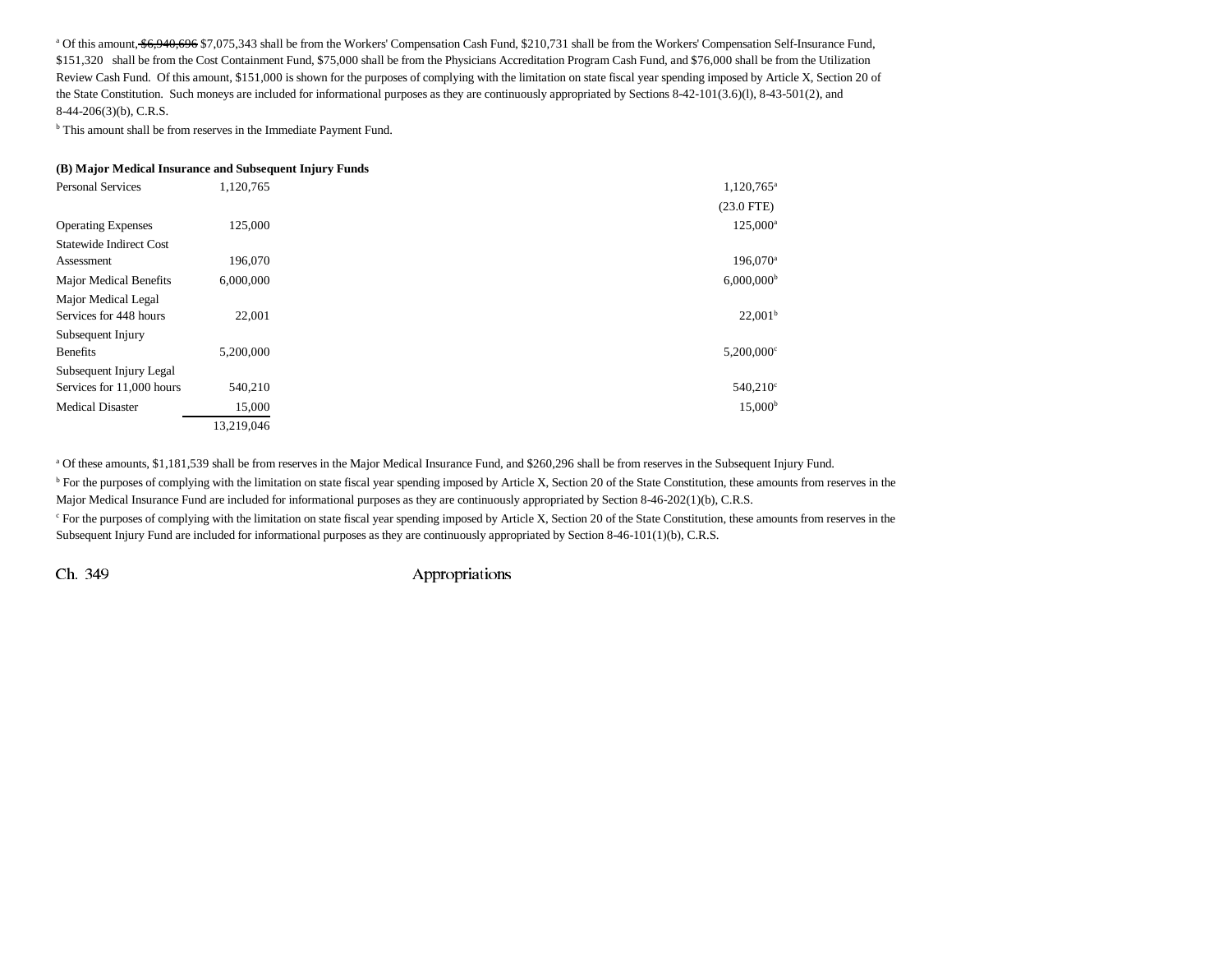|                                     |                           |               | APPROPRIATION FROM            |                                                |                             |                                              |              |                                |  |
|-------------------------------------|---------------------------|---------------|-------------------------------|------------------------------------------------|-----------------------------|----------------------------------------------|--------------|--------------------------------|--|
|                                     | ITEM &<br><b>SUBTOTAL</b> | <b>TOTAL</b>  | <b>GENERAL</b><br><b>FUND</b> | <b>GENERAL</b><br><b>FUND</b><br><b>EXEMPT</b> | <b>CASH</b><br><b>FUNDS</b> | <b>CASH</b><br><b>FUNDS</b><br><b>EXEMPT</b> |              | <b>FEDERAL</b><br><b>FUNDS</b> |  |
|                                     | \$                        | \$            | \$                            | \$                                             | \$                          | \$                                           | \$           |                                |  |
|                                     |                           |               |                               |                                                |                             |                                              |              |                                |  |
|                                     |                           |               |                               |                                                |                             |                                              |              |                                |  |
|                                     |                           | 20,682,793    |                               |                                                |                             |                                              |              |                                |  |
|                                     |                           | 20,817,440    |                               |                                                |                             |                                              |              |                                |  |
| <b>TOTALS PART IX</b>               |                           |               |                               |                                                |                             |                                              |              |                                |  |
| (LABOR AND                          |                           |               |                               |                                                |                             |                                              |              |                                |  |
| <b>EMPLOYMENT</b> ) <sup>4, 5</sup> |                           | \$125,822,817 |                               |                                                | \$20,383,220                | $$16,124,575$ <sup>a</sup>                   | \$89,315,022 |                                |  |
|                                     |                           | \$126,045,523 |                               |                                                | \$20,514,142                | $$16,124,971$ <sup>a</sup>                   | \$89,406,410 |                                |  |
|                                     |                           |               |                               |                                                |                             |                                              |              |                                |  |

<sup>a</sup> Of this amount,  $\frac{$1,774,533}{$1,774,929}$  contains a (T) notation.

**FOOTNOTES** -- The following statements are referenced to the numbered footnotes throughout section 2.

- 4 (Governor lined through this provision. See L. 98, p. 2193.)
- 5 All Departments, Totals -- The General Assembly requests that copies of all reports requested in other footnotes contained in this act be delivered to the Joint Budget Committee and the majority and minority leadership in each house of the General Assembly. Each principal department of the state shall produce its rules and regulations in an electronic format that is suitable for public access through electronic means. Such rules and regulations in such format shall be submitted to the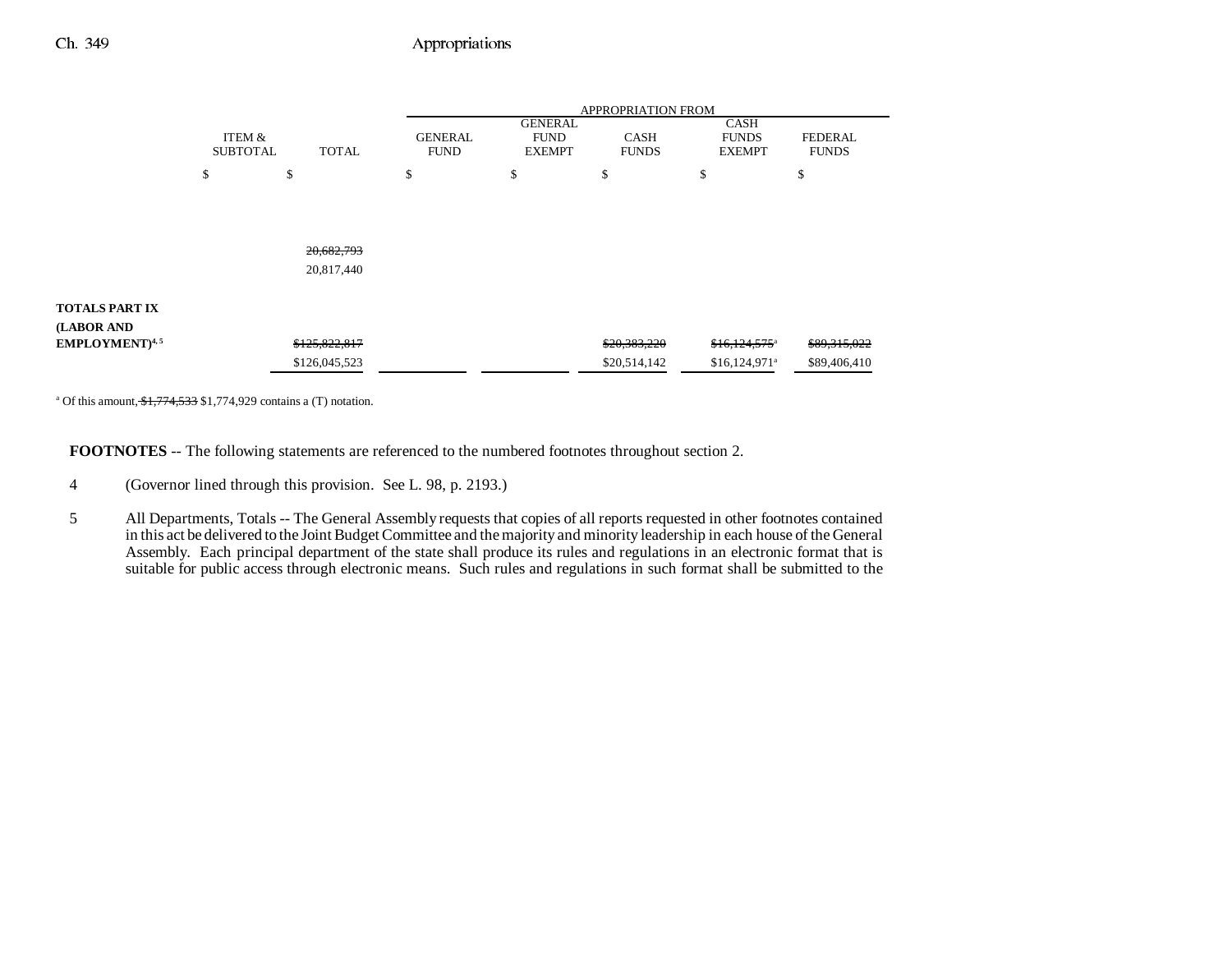Office of Legislative Legal Services for publishing on the Internet. It is the intent of the General Assembly that this be done within existing resources.

- 70 Department of Human Services, Self-Sufficiency, Colorado Works Program; and Department of Labor and Employment, Division of Employment and Training -- It is the intent of the General Assembly that the Department of Labor and Employment, in conjunction with the Department of Human Services, pursue the purchase of a computerized job readiness software package in FY 1998-99. The Department is requested to review the training needs of the various employment-related programs for which each department is responsible, review the available software packages which may meet those needs, and identify existing resources which may be used to acquire a statewide license for any appropriate software packages. The Department is requested to report its findings regarding the purchase of any such software to the Joint Budget Committee by August 1, 1998. Further, if spending authority is required, the Department is requested to submit a subsequent supplemental budget request accordingly.
- 116 Department of Labor and Employment, Executive Director's Office, Information Technology Replacement; and Division of Employment and Training, Employment and Training Programs -- The Department is requested to submit any FY 1999-2000 funding requests for information technology replacement as a separate decision item.
- 116a Department of Labor and Employment, Division of Employment and Training -- It is the intent of the General Assembly that the Department develop a plan to achieve efficiencies in the administration of Unemployment Insurance and Employment Programs. This plan shall include estimated implementation costs, an implementation schedule, and information on how the department intends to decrease costs in the Division in order to adjust to expected federal funding levels. This plan shall be submitted to the Joint Budget Committee no later than November 16, 1998.
- 117 Department of Labor and Employment, Division of Employment and Training, Employment and Training Programs; and Welfare-to-Work Block Grant Programs -- It is the intent of the General Assembly that the Department count a portion of the General Fund or cash funds exempt appropriated to the Department of Human Services, Self-Sufficiency, for Colorado Works Program County Block Grants, as the state match for federal Welfare-to-Work block grant funds. However, it is the intent of the General Assembly that only that portion of such funds that exceeds the minimum federal maintenance of effort requirement for the Temporary Assistance to Needy Families program be used in such a manner.